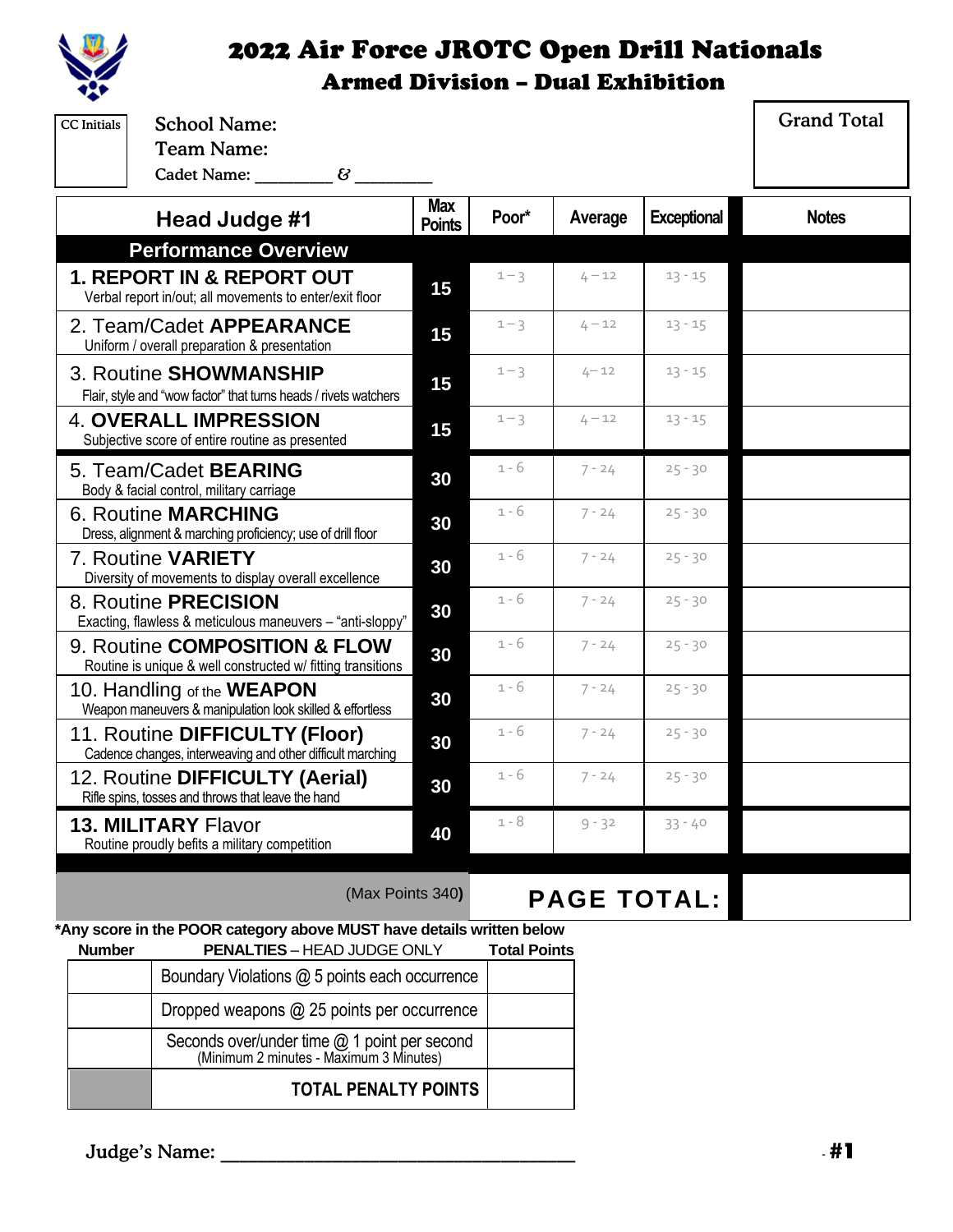

School Name:

Team Name:

 $\textsf{Cadet Name:}\qquad\qquad \qquad \qquad \qquad \textit{G}\qquad \qquad \qquad \qquad \textit{G}$ 

| Judge #2                                                                                        |    | Poor*              | Average  | <b>Exceptional</b> | <b>Notes</b> |  |  |
|-------------------------------------------------------------------------------------------------|----|--------------------|----------|--------------------|--------------|--|--|
| <b>Performance Overview</b>                                                                     |    |                    |          |                    |              |  |  |
| <b>1. REPORT IN &amp; REPORT OUT</b><br>Verbal report in/out; all movements to enter/exit floor | 15 | $1 - 3$            | $4 - 12$ | $13 - 15$          |              |  |  |
| 2. Team/Cadet APPEARANCE<br>Uniform / overall preparation & presentation                        |    | $1 - 3$            | $4 - 12$ | $13 - 15$          |              |  |  |
| 3. Routine SHOWMANSHIP<br>Flair, style and "wow factor" that turns heads / rivets watchers      |    | $1 - 3$            | $4 - 12$ | $13 - 15$          |              |  |  |
| <b>4. OVERALL IMPRESSION</b><br>Subjective score of entire routine as presented                 |    | $1 - 3$            | $4 - 12$ | $13 - 15$          |              |  |  |
| 5. Team/Cadet <b>BEARING</b><br>Body & facial control, military carriage                        | 30 | $1 - 6$            | $7 - 24$ | $25 - 30$          |              |  |  |
| <b>6. Routine MARCHING</b><br>Dress, alignment & marching proficiency; use of drill floor       | 30 | $1 - 6$            | $7 - 24$ | $25 - 30$          |              |  |  |
| 7. Routine VARIETY<br>Diversity of movements to display overall excellence                      | 30 | $1 - 6$            | $7 - 24$ | $25 - 30$          |              |  |  |
| 8. Routine PRECISION<br>Exacting, flawless & meticulous maneuvers - "anti-sloppy"               | 30 | $1 - 6$            | $7 - 24$ | $25 - 30$          |              |  |  |
| 9. Routine COMPOSITION & FLOW<br>Routine is unique & well constructed w/ fitting transitions    | 30 | $1 - 6$            | $7 - 24$ | $25 - 30$          |              |  |  |
| 10. Handling of the <b>WEAPON</b><br>Weapon maneuvers & manipulation look skilled & effortless  | 30 | $1 - 6$            | $7 - 24$ | $25 - 30$          |              |  |  |
| 11. Routine DIFFICULTY (Floor)<br>Cadence changes, interweaving and other difficult marching    | 30 | 1 - 6              | $7 - 24$ | $25 - 30$          |              |  |  |
| 12. Routine DIFFICULTY (Aerial)<br>Rifle spins, tosses and throws that leave the hand           |    | $1 - 6$            | $7 - 24$ | $25 - 30$          |              |  |  |
| <b>13. MILITARY Flavor</b><br>Routine proudly befits a military competition                     | 30 | $1 - 6$            | $7 - 24$ | $25 - 30$          |              |  |  |
| (Max Points 330)                                                                                |    | <b>PAGE TOTAL:</b> |          |                    |              |  |  |
| *Any score in the POOR category above MUST have details written below                           |    |                    |          |                    |              |  |  |

Judge's Name: \_\_\_\_\_\_\_\_\_\_\_\_\_\_\_\_\_\_\_\_\_\_\_\_\_\_\_\_\_\_\_\_\_\_\_\_\_

Judge's Notes: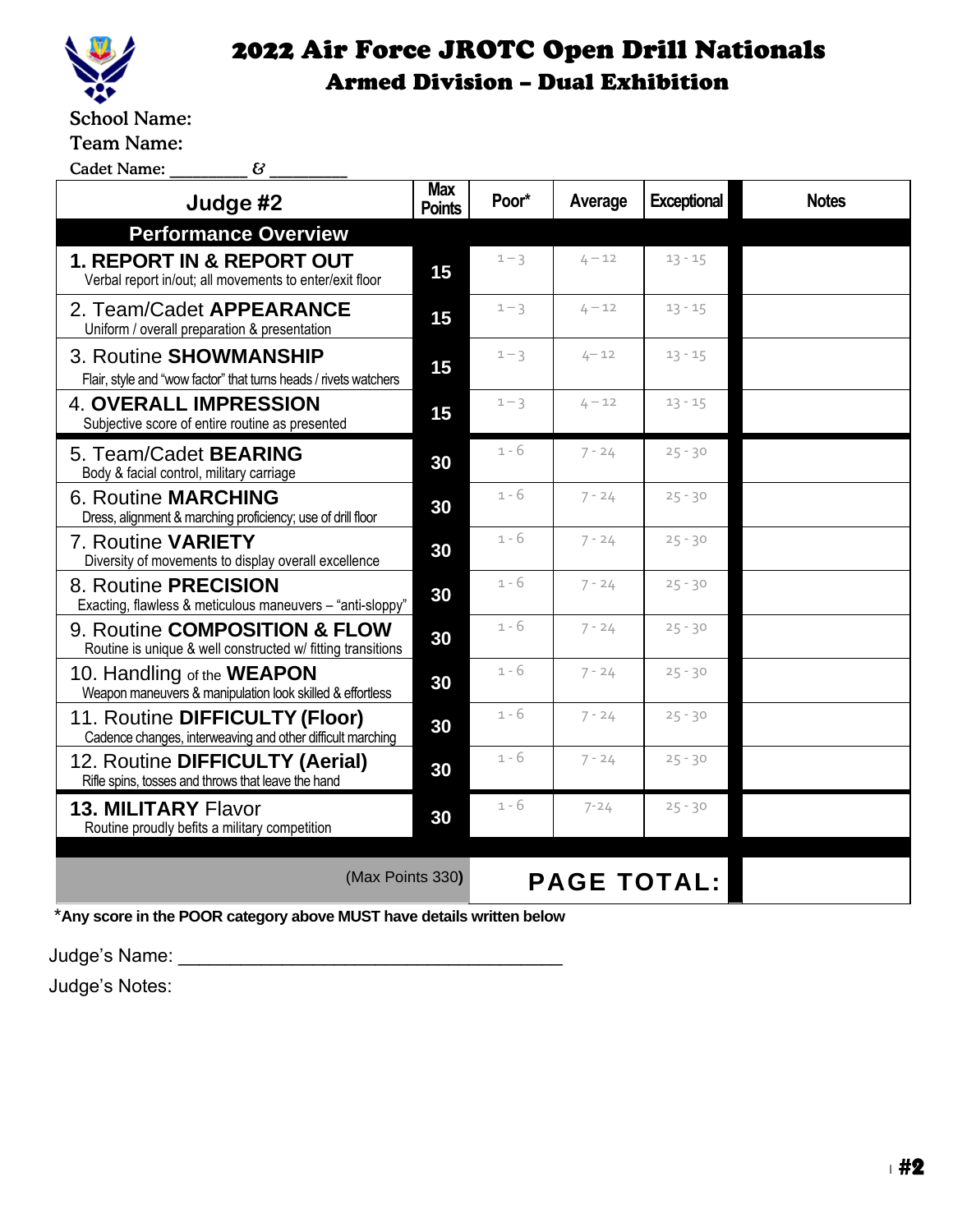

Team Name:

 $\text{Cadet Name:} \qquad \qquad \_ \qquad \mathcal{C} \qquad \qquad \_$ 

| Judge #3                                                                                        |    | Poor*              | Average  | <b>Exceptional</b> | <b>Notes</b> |
|-------------------------------------------------------------------------------------------------|----|--------------------|----------|--------------------|--------------|
| <b>Performance Overview</b>                                                                     |    |                    |          |                    |              |
| <b>1. REPORT IN &amp; REPORT OUT</b><br>Verbal report in/out; all movements to enter/exit floor |    | $1 - 3$            | $4 - 12$ | $13 - 15$          |              |
| 2. Team/Cadet APPEARANCE<br>Uniform / overall preparation & presentation                        |    | $1 - 3$            | $4 - 12$ | $13 - 15$          |              |
| 3. Routine SHOWMANSHIP<br>Flair, style and "wow factor" that turns heads / rivets watchers      |    | $1 - 3$            | $4 - 12$ | $13 - 15$          |              |
| <b>4. OVERALL IMPRESSION</b><br>Subjective score of entire routine as presented                 | 15 | $1 - 3$            | $4 - 12$ | $13 - 15$          |              |
| 5. Team/Cadet <b>BEARING</b><br>Body & facial control, military carriage                        | 30 | 1 - 6              | $7 - 24$ | $25 - 30$          |              |
| <b>6. Routine MARCHING</b><br>Dress, alignment & marching proficiency; use of drill floor       | 30 | $1 - 6$            | $7 - 24$ | $25 - 30$          |              |
| 7. Routine VARIETY<br>Diversity of movements to display overall excellence                      | 30 | $1 - 6$            | $7 - 24$ | $25 - 30$          |              |
| 8. Routine PRECISION<br>Exacting, flawless & meticulous maneuvers - "anti-sloppy"               | 30 | $1 - 6$            | $7 - 24$ | $25 - 30$          |              |
| 9. Routine COMPOSITION & FLOW<br>Routine is unique & well constructed w/ fitting transitions    | 30 | $1 - 6$            | $7 - 24$ | $25 - 30$          |              |
| 10. Handling of the <b>WEAPON</b><br>Weapon maneuvers & manipulation look skilled & effortless  | 30 | $1 - 6$            | $7 - 24$ | $25 - 30$          |              |
| 11. Routine DIFFICULTY (Floor)<br>Cadence changes, interweaving and other difficult marching    | 30 | $1 - 6$            | $7 - 24$ | $25 - 30$          |              |
| 12. Routine DIFFICULTY (Aerial)<br>Rifle spins, tosses and throws that leave the hand           |    | $1 - 6$            | $7 - 24$ | $25 - 30$          |              |
| <b>13. MILITARY Flavor</b><br>Routine proudly befits a military competition                     | 30 | 1 - 6              | $7 - 24$ | $25 - 30$          |              |
| (Max Points 330)                                                                                |    | <b>PAGE TOTAL:</b> |          |                    |              |

\***Any score in the POOR category above MUST have details written below**

Judge's Name: \_\_\_\_\_\_\_\_\_\_\_\_\_\_\_\_\_\_\_\_\_\_\_\_\_\_\_\_\_\_\_\_\_\_\_\_\_

Judge's Notes: